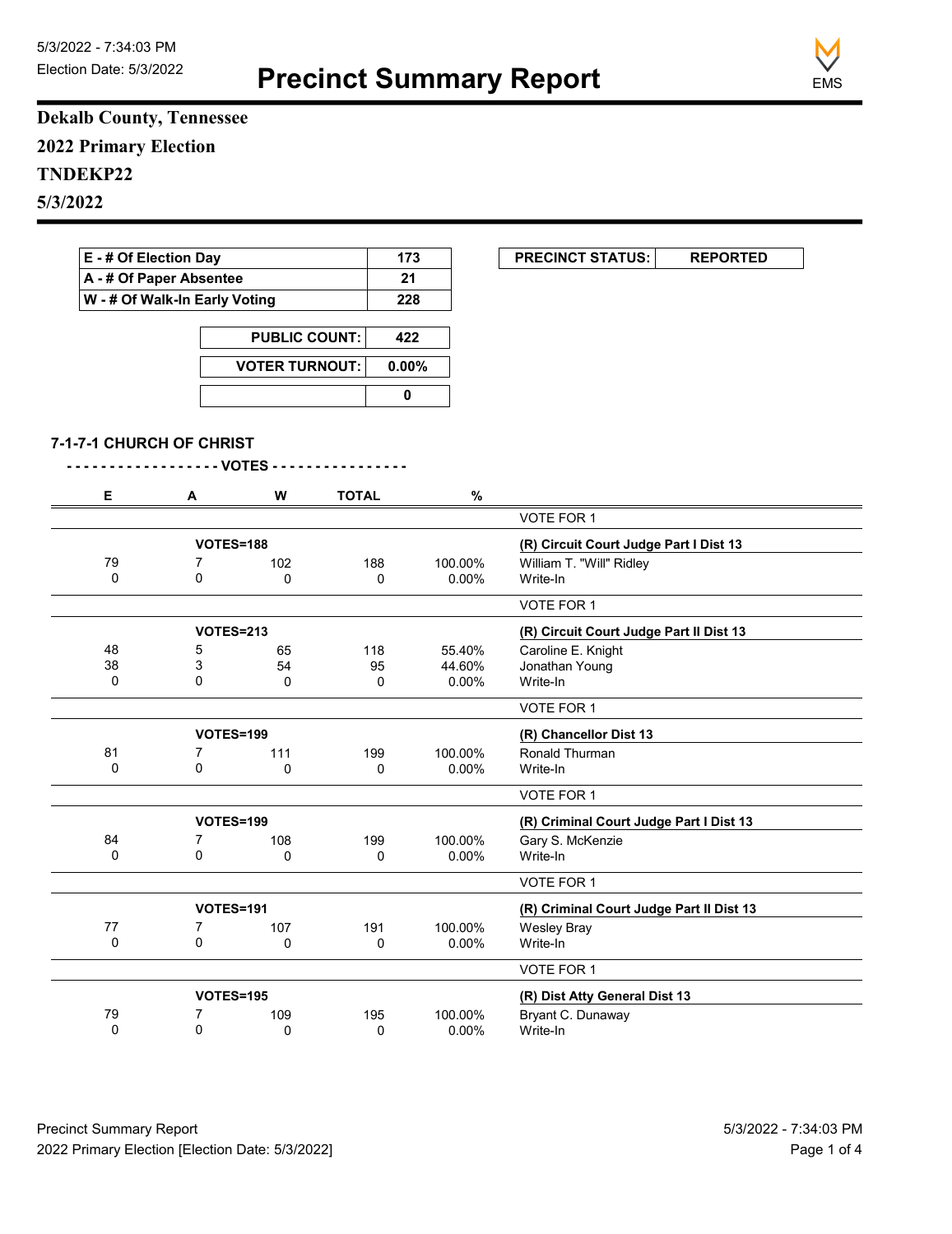|  |  | 7-1-7-1 CHURCH OF CHRIST |
|--|--|--------------------------|
|--|--|--------------------------|

| Е   | Α                | W   | <b>TOTAL</b> | $\%$    |                                  |
|-----|------------------|-----|--------------|---------|----------------------------------|
|     |                  |     |              |         | VOTE FOR 1                       |
|     | <b>VOTES=188</b> |     |              |         | (R) Public Defender Dist 13      |
| 77  | 6                | 105 | 188          | 100.00% | Craig P. Fickling, Jr.           |
| 0   | 0                | 0   | 0            | 0.00%   | Write-In                         |
|     |                  |     |              |         | VOTE FOR 1                       |
|     | <b>VOTES=256</b> |     |              |         | (R) County Mayor                 |
| 44  | 4                | 63  | 111          | 43.36%  | <b>Matt Adcock</b>               |
| 22  | 1                | 29  | 52           | 20.31%  | <b>Bradley Hendrix</b>           |
| 41  | 3                | 49  | 93           | 36.33%  | Anita T. Puckett                 |
| 0   | 0                | 0   | 0            | 0.00%   | Write-In                         |
|     |                  |     |              |         | VOTE FOR 2                       |
|     | <b>VOTES=267</b> |     |              |         | (R) County Commissioner 7th Dist |
| 51  | 2                | 77  | 130          | 48.69%  | <b>Bruce Malone</b>              |
| 56  | 5                | 75  | 136          | 50.94%  | <b>Timothy Brian Reynolds</b>    |
| 0   | 0                | 1   | 1            | 0.37%   | Write-In                         |
| 0   | 0                | 0   | 0            | 0.00%   | Write-In                         |
|     |                  |     |              |         | VOTE FOR 1                       |
|     | <b>VOTES=231</b> |     |              |         | (R) County Trustee               |
| 91  | 7                | 133 | 231          | 100.00% | Sean D. Driver                   |
| 0   | 0                | 0   | 0            | 0.00%   | Write-In                         |
|     |                  |     |              |         | VOTE FOR 1                       |
|     | <b>VOTES=262</b> |     |              |         | (R) General Sessions Judge       |
| 38  | 6                | 49  | 93           | 35.50%  | Mingy Kay Ball                   |
| 72  | 2                | 95  | 169          | 64.50%  | <b>Brandon Cox</b>               |
| 0   | 0                | 0   | 0            | 0.00%   | Write-In                         |
|     |                  |     |              |         | VOTE FOR 1                       |
|     | <b>VOTES=265</b> |     |              |         | (R) Sheriff                      |
| 82  | 7                | 108 | 197          | 74.34%  | Patrick R Ray                    |
| 29  | 1                | 38  | 68           | 25.66%  | Keneth Lee Whitehead             |
| 0   | 0                | 0   | 0            | 0.00%   | Write-In                         |
|     |                  |     |              |         | VOTE FOR 1                       |
|     | <b>VOTES=223</b> |     |              |         | (R) Circuit Court Clerk          |
| 91  | 7                | 125 | 223          | 100.00% | <b>Susan Martin</b>              |
| 0   | 0                | 0   | 0            | 0.00%   | Write-In                         |
|     |                  |     |              |         | VOTE FOR 1                       |
|     | <b>VOTES=244</b> |     |              |         | (R) County Clerk                 |
| 101 | 7                | 136 | 244          | 100.00% | James L. "Jimmy" Poss            |
| 0   | 0                | 0   | 0            | 0.00%   | Write-In                         |
|     |                  |     |              |         | VOTE FOR 1                       |
|     | <b>VOTES=222</b> |     |              |         | (R) Register of Deeds            |
| 91  | 7                | 124 | 222          | 100.00% | Daniel A. Seber                  |
| 0   | 0                | 0   | 0            | 0.00%   | Write-In                         |
|     |                  |     |              |         | VOTE FOR 1                       |
|     |                  |     |              |         |                                  |
|     | <b>VOTES=213</b> |     |              |         | (R) Road Superintendent          |
| 84  | 7                | 120 | 211          | 99.06%  | Danny L. Hale                    |
| 1   | 0                | 1   | 2            | 0.94%   | Write-In                         |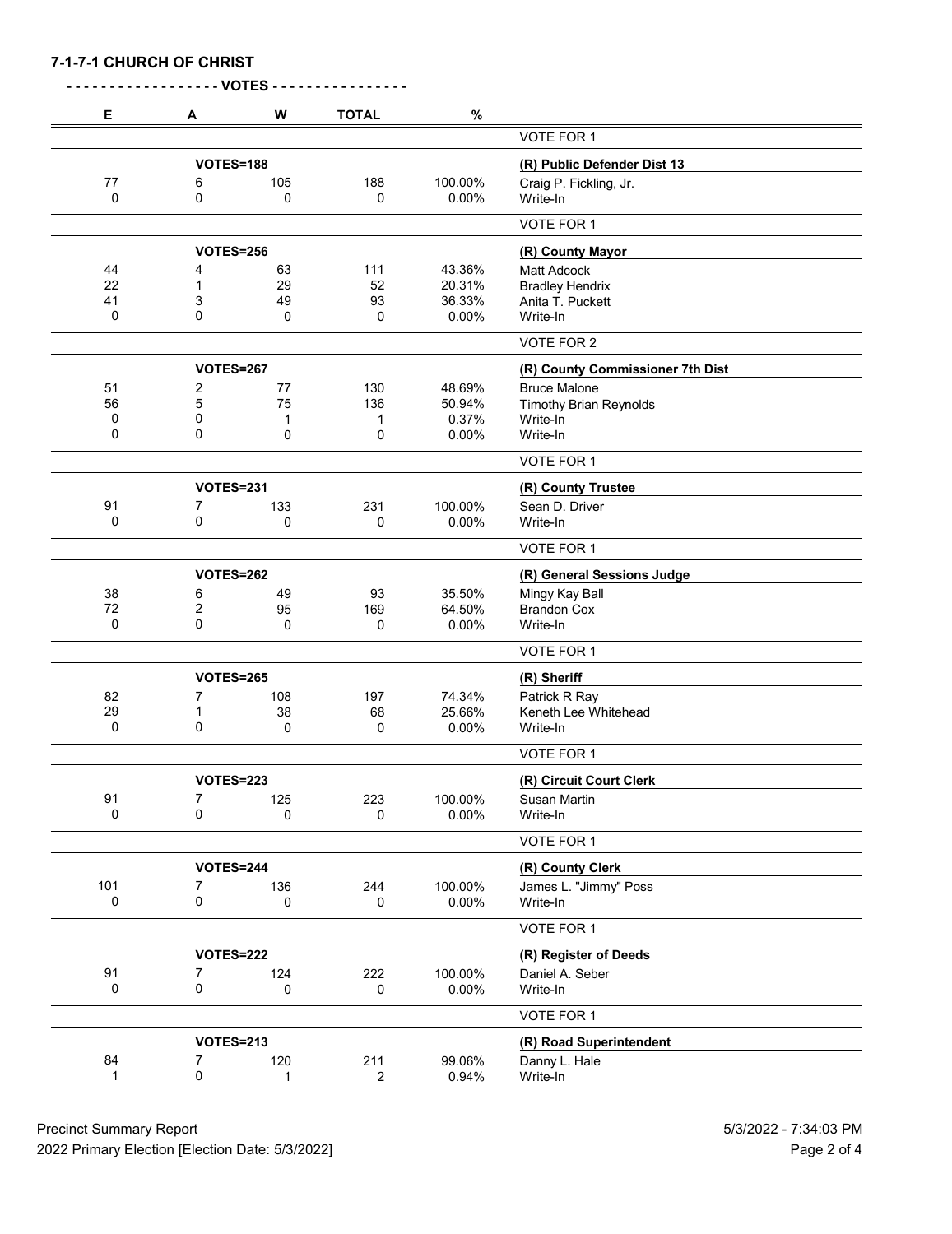|  |  | 7-1-7-1 CHURCH OF CHRIST |
|--|--|--------------------------|
|--|--|--------------------------|

| Е                | A                | W              | <b>TOTAL</b> | $\%$    |                                         |
|------------------|------------------|----------------|--------------|---------|-----------------------------------------|
|                  |                  |                |              |         | VOTE FOR 1                              |
| <b>VOTES=204</b> |                  |                |              |         | (R) School Board 7th District           |
| 81               | 7                | 116            | 204          | 100.00% | Ryan Mollinet                           |
| 0                | 0                | 0              | 0            | 0.00%   | Write -In                               |
|                  |                  |                |              |         | VOTE FOR 1                              |
|                  | VOTES=1          |                |              |         | (D) Circuit Court Judge Part I Dist 13  |
| 0                | 0                | 0              | 0            | 0.00%   | No Candidate Qualified                  |
| 1                | 0                | 0              | 1            | 100.00% | Write-In                                |
|                  |                  |                |              |         | VOTE FOR 1                              |
|                  | VOTES=1          |                |              |         | (D) Circuit Court Judge Part II Dist 13 |
| 0                | 0                | 0              | 0            | 0.00%   | No Candidate Qualified                  |
| 0                | 0                | 1              | 1            | 100.00% | Write-In                                |
|                  |                  |                |              |         | VOTE FOR 1                              |
|                  | VOTES=0          |                |              |         | (D) Chancellor Dist 13                  |
| 0                | 0                | 0              | 0            | 0.00%   | No Candidate Qualified                  |
| 0                | 0                | 0              | 0            | 0.00%   | Write-In                                |
|                  |                  |                |              |         | VOTE FOR 1                              |
|                  | VOTES=0          |                |              |         | (D) Criminal Court Judge Dist 13        |
| 0                | 0                | 0              | 0            | 0.00%   | No Candidate Qualified                  |
| 0                | 0                | 0              | 0            | 0.00%   | Write-In                                |
|                  |                  |                |              |         | VOTE FOR 1                              |
|                  | VOTES=0          |                |              |         | (D) Criminal Court Judge Dist 13        |
| 0                | 0                | 0              | 0            | 0.00%   | No Candidate Qualified                  |
| 0                | 0                | 0              | 0            | 0.00%   | Write-In                                |
|                  |                  |                |              |         | VOTE FOR 1                              |
|                  | <b>VOTES=0</b>   |                |              |         | (D) Dric Atty General Dist 13           |
| 0                | 0                | 0              | 0            | 0.00%   | No Candidate Qualified                  |
| 0                | 0                | 0              | 0            | 0.00%   | Write-In                                |
|                  |                  |                |              |         | VOTE FOR 1                              |
|                  | VOTES=0          |                |              |         | (D) Public Defender Dist 13             |
| $\pmb{0}$        | $\pmb{0}$        | 0              | 0            | 0.00%   | No Candidate Qualified                  |
| 0                | 0                | 0              | 0            | 0.00%   | Write-In                                |
|                  |                  |                |              |         | VOTE FOR 1                              |
|                  | <b>VOTES=145</b> |                |              |         | (D) County Mayor                        |
| 23               | 6                | 43             | $72\,$       | 49.66%  | <b>Mike Foster</b>                      |
| 35               | 5                | 33             | $73\,$       | 50.34%  | <b>Tim Stribling</b>                    |
| 0                | 0                | 0              | 0            | 0.00%   | Write-In                                |
|                  |                  |                |              |         | VOTE FOR 2                              |
|                  | <b>VOTES=104</b> |                |              |         | (D) County Commissioner 7th Dist        |
| 37               | 8                | 58             | 103          | 99.04%  | <b>Beth Pafford</b>                     |
| 0                | 0<br>0           | 1              | 1            | 0.96%   | Write-In                                |
| 0                |                  | 0              | 0            | 0.00%   | Write-In                                |
|                  |                  |                |              |         | VOTE FOR 1                              |
|                  | VOTES=0          |                |              |         | (D) County Trustee                      |
| 0<br>$\pmb{0}$   | 0<br>0           | 0<br>$\pmb{0}$ | 0            | 0.00%   | No Candidate Qualified                  |
|                  |                  |                | 0            | 0.00%   | Write-In                                |